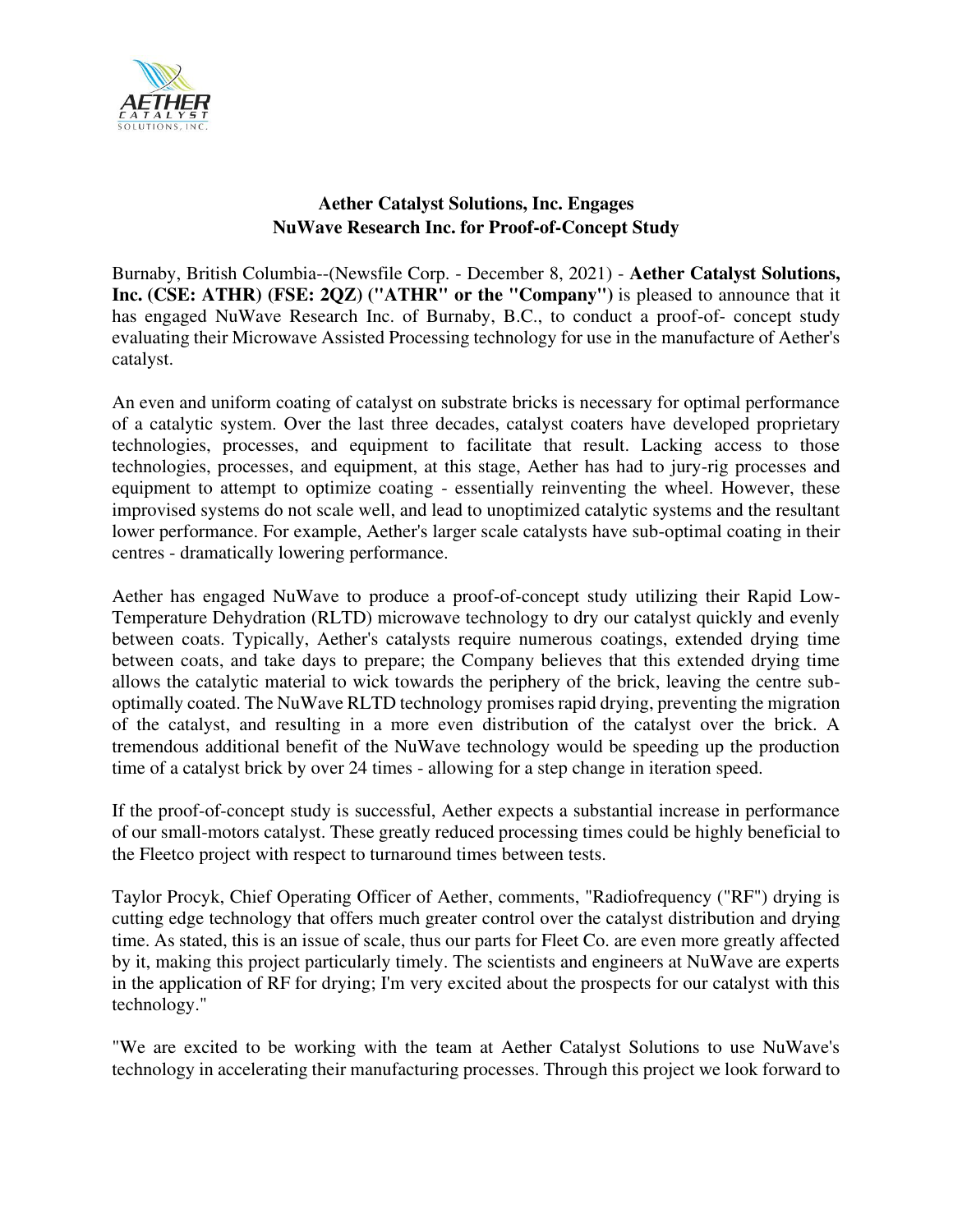

helping advance Aether's efforts to solve one of the critical problems facing the world today," - Greg Stromotich, CEO & Founder - NuWave Research Inc.

## **ABOUT NUWAVE:**

NuWave Research, Inc. is an innovative technology company that manufactures industrial microwave equipment. NuWave's patented Vacuum Microwave Dehydration (VMD) technology enables rapid precision drying solutions that bypass the conventional quality-speed trade-off of traditional methods. NuWave's Technology is also used to enable Microwave Assisted Organic Synthesis Reactions (MAOS) that significantly reduce processing times for organic synthesis reactions. MAOS reactors enable innovators to commercialize their venture by taking operations from the R&D lab to full scale production.

### **ABOUT AETHER:**

Aether Catalyst Solutions, Inc. is focused on providing an order of magnitude cost reduction in automotive catalytic converter catalyst, while meeting, or exceeding government emission standards. Aether is working to quickly advance its technology through rapid screening of new material combinations. While Aether's primary focus has been automotive applications, the company is also developing catalysts to address small motors emissions - a significant contributor to urban air pollution.

## **FOR FURTHER INFORMATION PLEASE CONTACT:**

Aether Catalyst Solutions, Inc. Paul Woodward President Tel: 604 690-3797 [http://www.aethercatalyst.com](https://www.newsfilecorp.com/redirect/xO3owsJqKj)

The Canadian Securities Exchange ("CSE") or any other securities regulatory authority has not reviewed and does not accept responsibility for the adequacy or accuracy of this management prepared news release.

#### *Forward-Looking Information*

*This release may include certain statements that are deemed "forward-looking statements". All statements in this release, other than statements of historical facts, that address events or developments that Aether expects to occur, are forward-looking statements. Forward-looking statements are statements that are not historical facts and are generally, but not always, identified by the words "expects", "plans", "anticipates", "believes", "intends", "estimates", "projects", "potential" and similar expressions, or that events or conditions "will", "would", "may", "could" or "should" occur. Although the Company believes the expectations expressed in such forwardlooking statements are based on reasonable assumptions, such statements are not guarantees of*